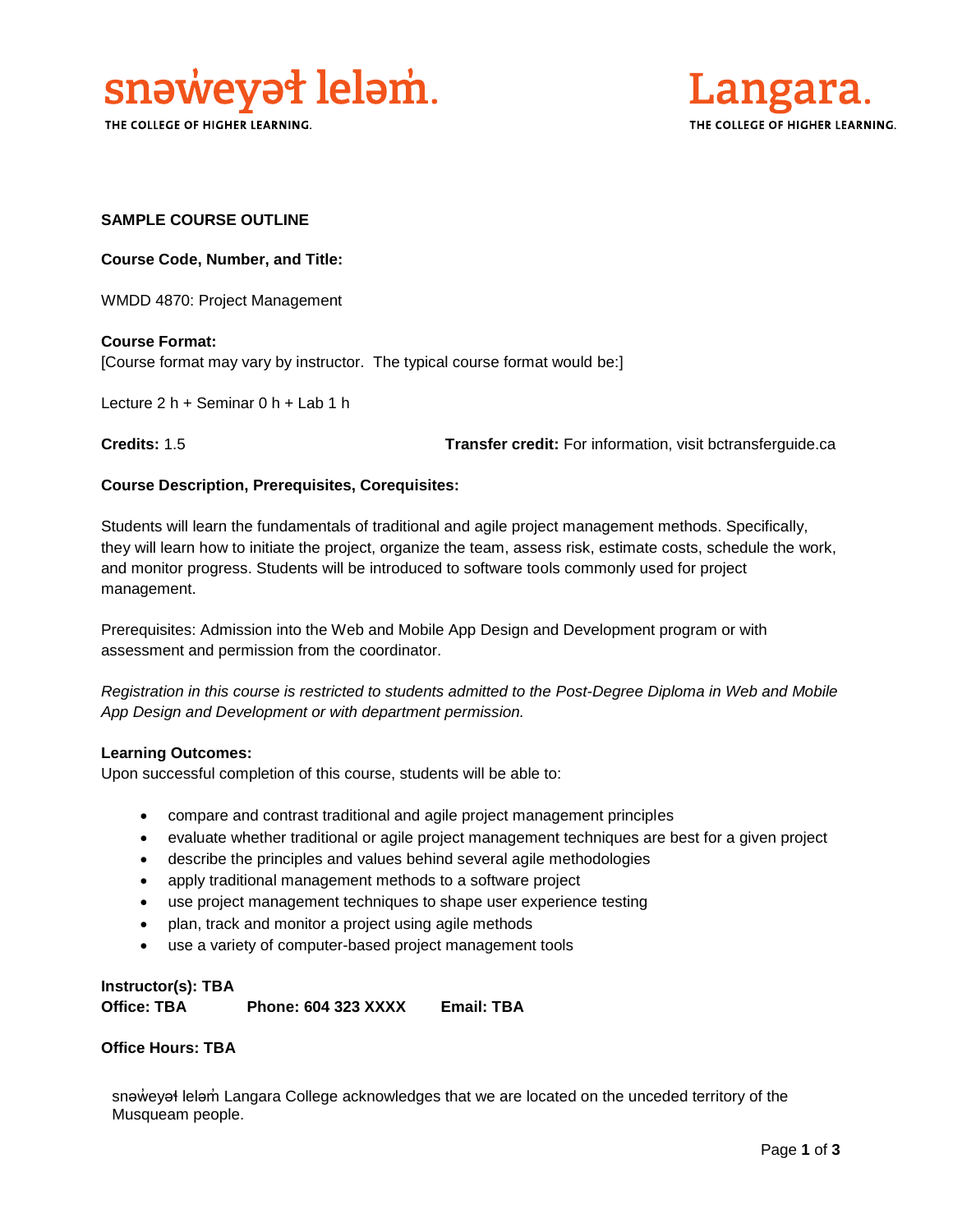

THE COLLEGE OF HIGHER LEARNING.



## **Textbook and Course Materials:**

[Textbook selection may vary by instructor. An example of texts and course materials for this course might be:}

For textbook information, visit [https://mycampusstore.langara.bc.ca/buy\\_courselisting.asp?selTerm=3|8](https://mycampusstore.langara.bc.ca/buy_courselisting.asp?selTerm=3|8)

Note: *This course may use an electronic (online) instructional resource that is located outside of Canada*  for mandatory graded class work. You may be required to enter personal information, such as your name *and email address, to log in to this resource. This means that your personal information could be stored on servers located outside of Canada and may be accessed by U.S. authorities, subject to federal laws. Where possible, you may log in with an email pseudonym as long as you provide the pseudonym to me so I can identify you when reviewing your class work.* 

## **Assessments and Weighting: Final Exam** 20% **Other Assessments %** (An example of other assessments might be:) %

Midterm Exam: 15% Quizzes/Tests: 10% Assignments: 55%

Proportion of individual and group work: Individual: 50% Group: 50%

## **Grading System:** Letter grade

Specific grading schemes will be detailed in each course section outline.

Passing grade: C

## **Topics Covered:**

[Topics covered may vary by instructor. An example of topics covered might be:]

## **Traditional:**

- planning
- organizing the team
- identifying and validating requirements
- creating the work breakdown structure
- managing risk
- estimating time and resources

*This generic outline is for planning purposes only.*